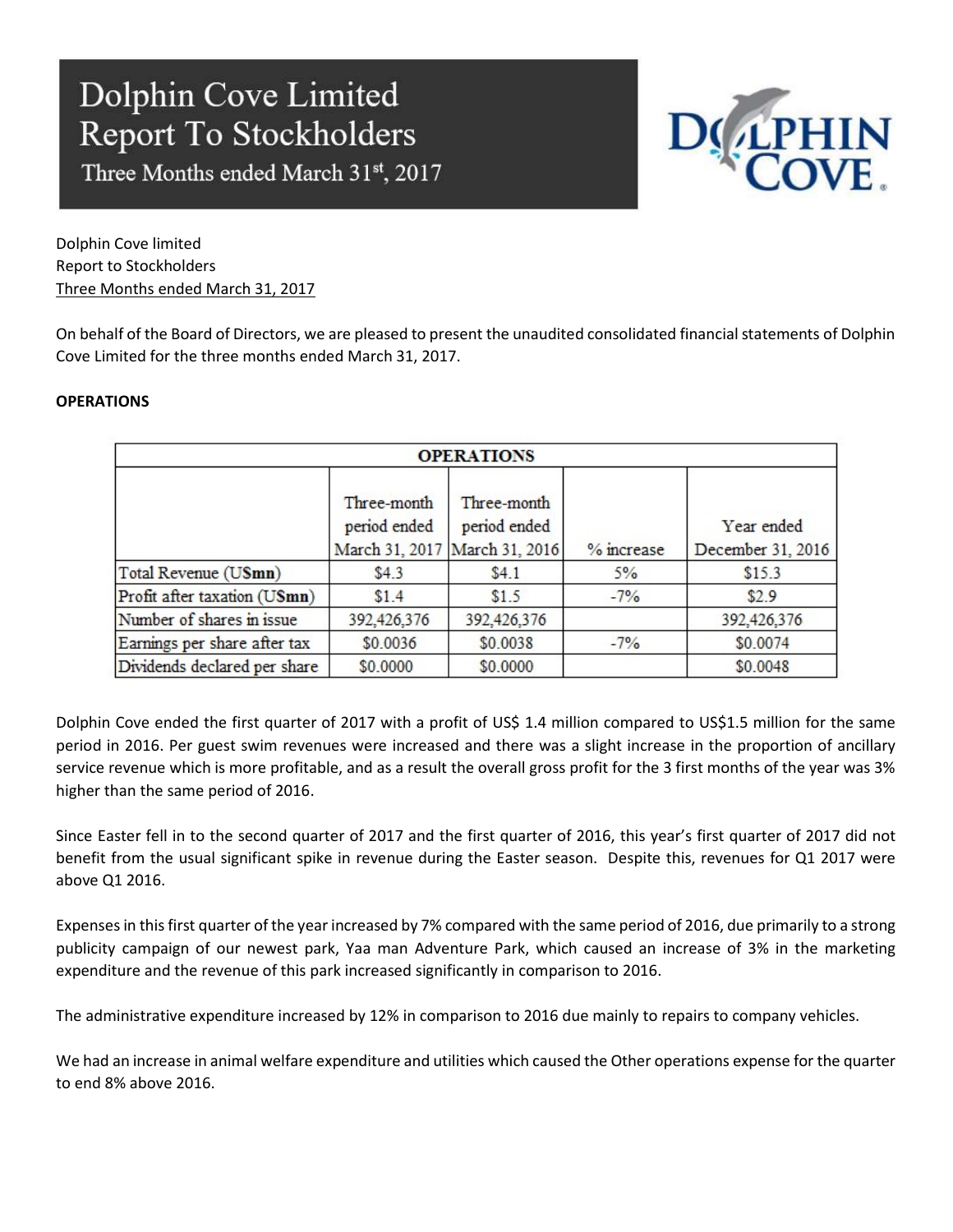Three Months ended March 31st, 2017



### FINANCIAL POSITION

| <b>FINANCIAL POSITION</b> |         |                                        |                         |                            |                         |  |
|---------------------------|---------|----------------------------------------|-------------------------|----------------------------|-------------------------|--|
|                           | As at   | As at<br>March 31, 2017 March 31, 2016 | Increase/<br>(decrease) | As at<br>December 31, 2016 | Increase/<br>(decrease) |  |
| Working Capital (USmn)    | \$2.3   | \$3.4                                  | $-32%$                  | \$1.4                      | 64%                     |  |
| Fixed Assets (USmn)       | \$21.8  | \$17.8                                 | 22%                     | \$21.7                     | $0\%$                   |  |
| Net Assets (USmn)         | \$26.8  | \$22.8                                 | 18%                     | \$25.4                     | 6%                      |  |
| Debt to Equity ratio      | 0.05:1  | 0.07:1                                 |                         | 0.05:1                     |                         |  |
| Net assets per share      | \$0.07  | \$0.06                                 | 18%                     | \$0.06                     | 6%                      |  |
| Market price              | \$14.50 | \$9.20                                 | 58%                     | \$15.50                    | $-6\%$                  |  |
| Market/Book value         | 2.12    | 1.58                                   | 34%                     | 2.39                       | $-11%$                  |  |

During the quarter the Group made capital expenditures of US\$0.4 million for the purchase of 2 dolphins and several improvements to the facilities of the Parks which is expected to have a positive impact on our performance going forward.

\*\*\*\*\*\*\* \*\*\*\*\*\*\* \*\*\*\*\*\*\*

We continue to expand our marketing efforts in anticipation of the additional rooms that are expected to come on stream during 2017 and there is the prospect of increased local sales emanating from Kingston facilitated by the new highway and the establishment of a marketing presence in Kingston.

A dividend of 20 cents per share was declared in April and will be paid in second quarter of 2017.

The financial resources of the group remain strong and this will facilitate our plans to expand our operations locally and in other Caribbean countries.

Director

Stafford Burrowes, OD Chairman and Chief Executive Officer

TBUAKE

**Travis Bujke** Non Executive Director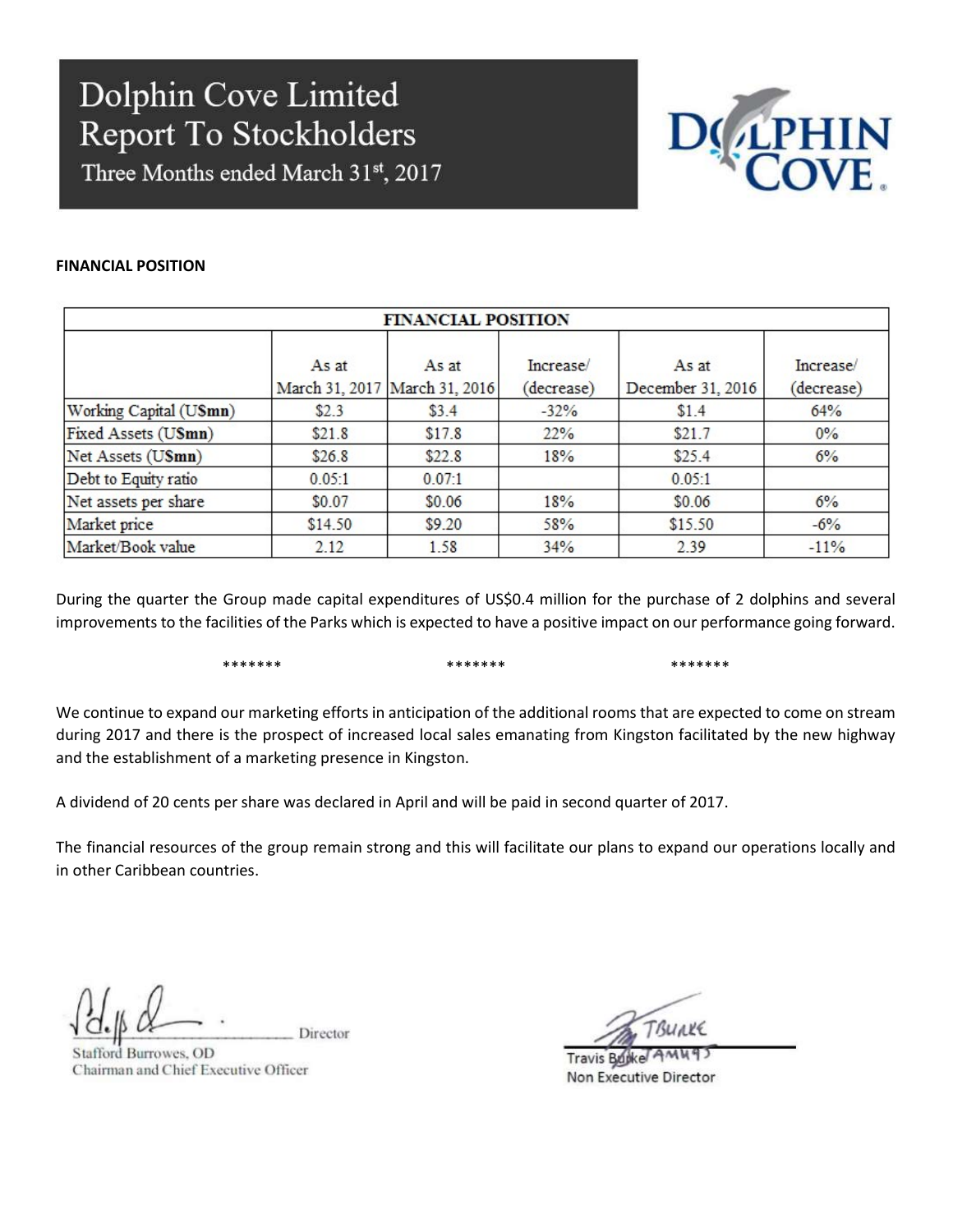Three Months ended March 31st, 2017



### DOLPHIN COVE LIMITED

#### Group Interim Statement of Financial Position As At March 31, 2017

|                                              | 3 Months         | 3 Months                 | Year                     |
|----------------------------------------------|------------------|--------------------------|--------------------------|
|                                              | Ended            | <b>Ended</b>             | <b>Ended</b>             |
|                                              | March 31, 2017   | March 31, 2016           | December 31, 2016        |
|                                              | <b>Unaudited</b> | <b>Unaudited</b>         | Audited                  |
| <b>CURRENT ASSETS</b>                        |                  |                          |                          |
| Cash and cash equivalents                    | 2,176,712        | 1,445,851                | 1,223,530                |
| Securities purchased under resale agreements |                  | 1,295,724                |                          |
| Investments                                  | 300,038          | 255,759                  | 300,037                  |
| Accounts receivable                          | 2,436,784        | 1,846,525                | 1,699,508                |
| Due from related parties                     |                  |                          |                          |
| Taxation recoverable                         | 28,712           | 63,732                   | 28,268                   |
| Inventories                                  | 397,123          | 408,955                  | 343,703                  |
|                                              | 5,339,369        | 5,316,546                | 3,595,046                |
| NON-CURRENT ASSETS                           |                  |                          |                          |
| Investments                                  | 63,501           | 148,706                  |                          |
| Property, plant and equipment                | 20,310,203       | 17,764,318               | 20,292,633               |
| Live assets                                  | 4,135,224        | 2,958,033                | 3,865,533                |
| Due from related company                     | 1,450,000        | $\overline{\phantom{a}}$ | 1,450,000                |
|                                              | 25,958,928       | 20,871,057               | 25,608,166               |
| <b>TOTAL ASSETS</b><br>\$.                   | 31,298,297       | 26,187,603               | 29,203,212               |
| <b>CURRENT LIABILITIES</b>                   |                  |                          |                          |
| Bank overdrafts                              | 113,286          |                          | 113,286                  |
| Accounts payable                             | 2,172,341        | 1,148,299                | 1,340,354                |
| Dividend Payable                             |                  |                          | $\overline{\phantom{a}}$ |
| Current portion of long term liabilities     | 740,635          | 740,635                  | 740,635                  |
| Taxation payable                             | 1,641            |                          | 1,641                    |
| Taxation payable                             | 22,112           |                          | 22,112                   |
|                                              | 3,050,015        | 1,888,934                | 2,218,028                |
| NON-CURRENT LIABILITY                        |                  |                          |                          |
| Deferred tax liability                       | 936,917          | 566,350                  | 936,916                  |
| Long-term liabilities                        | 477,471          | 898,903                  | 606,939                  |
|                                              | 1,414,388        | 1,465,253                | 1,543,855                |
| SHAREHOLDERS' EQUITY                         |                  |                          |                          |
| Share capital                                | 3,654,390        | 2,008,405                | 3,654,390                |
| <b>Equity Reserves</b>                       | 10,655,913       | 10,492,252               | 10,655,913               |
| <b>Retained Earnings</b>                     | 12,523,591       | 10,332,759               | 11,131,026               |
|                                              | 26,833,894       | 22,833,416               | 25,441,329               |
| TOTAL SHAREHOLDERS'                          |                  |                          |                          |
| <b>EQUITY AND LIABILITIES</b><br>\$          | 31,298,297       | 26,187,603               | 29,203,212               |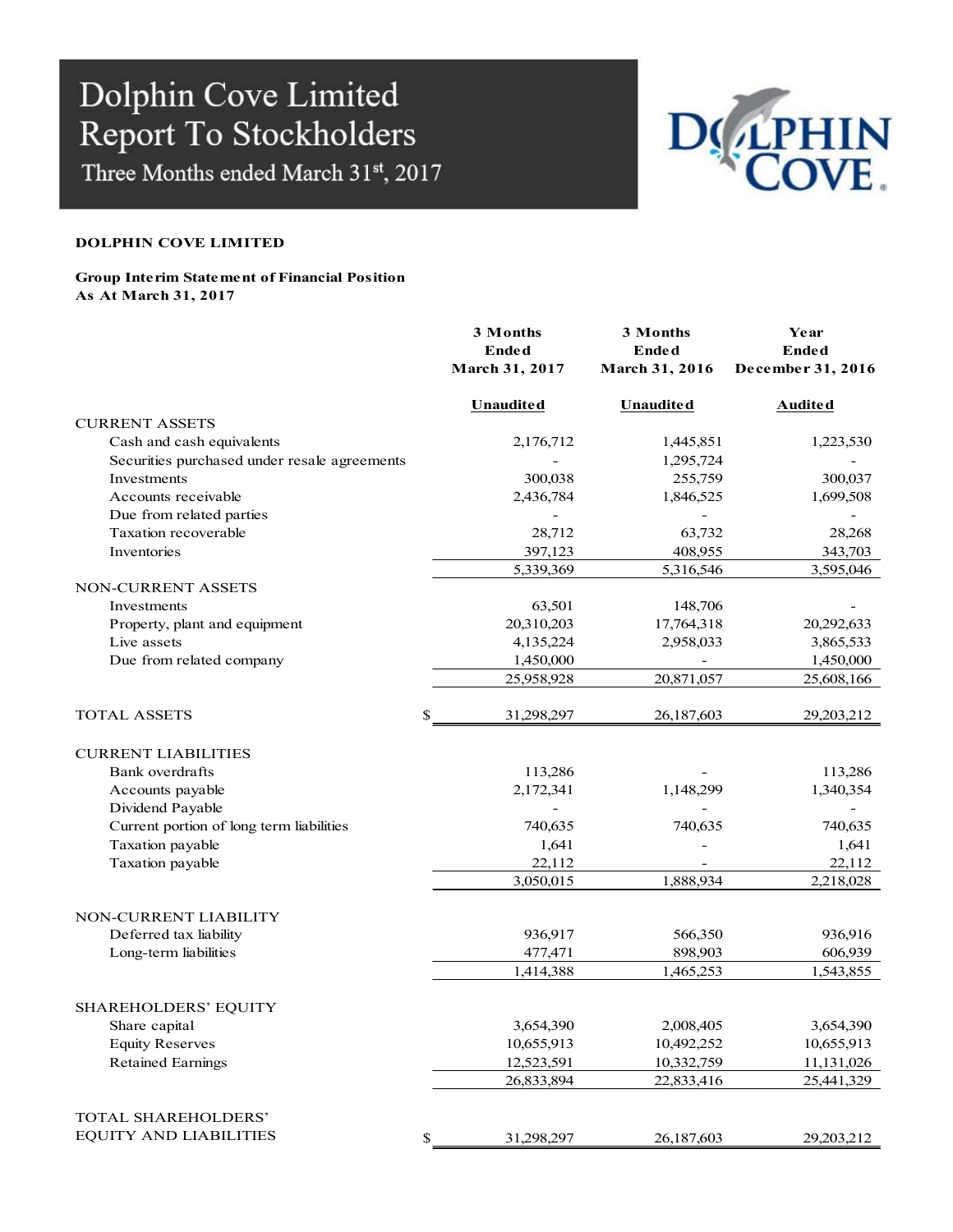Three Months ended March 31st, 2017



### DOLPHIN COVE LIMITED

#### Group Interim Statement of Profit or Loss and Other Comprehensive Income Three months ended March 31, 2017

|                                                                                                                                                                                                                         | 3 Months<br><b>Ended</b><br>March 31, 2017<br><b>Unaudited</b> | 3 Months<br><b>Ended</b><br>March 31, 2016<br><b>Unaudited</b> | Year<br><b>Ended</b><br>December 31, 2016<br><b>Audited</b>     |
|-------------------------------------------------------------------------------------------------------------------------------------------------------------------------------------------------------------------------|----------------------------------------------------------------|----------------------------------------------------------------|-----------------------------------------------------------------|
| <b>OPERATING REVENUE:</b>                                                                                                                                                                                               |                                                                |                                                                |                                                                 |
| Dolphin attraction revenue<br>Less: Direct costs of dolphin attraction                                                                                                                                                  | 2,423,610<br>104,921<br>2,318,689                              | 2,421,189<br>99,582<br>2,321,607                               | 8,805,221<br>416,579<br>8,388,642                               |
| Ancillary services revenue<br>Less: Direct costs of ancillary services                                                                                                                                                  | 1,863,564<br>116,918<br>1,746,646                              | 1,726,020<br>110,280<br>1,615,740                              | 6,459,613<br>717,090<br>5,742,523                               |
| Gross profit                                                                                                                                                                                                            | 4,065,335                                                      | 3,937,347                                                      | 14, 131, 165                                                    |
| Gain on disposal of property, plant & equipment<br>Live assets retired<br>Other income                                                                                                                                  |                                                                |                                                                | 427                                                             |
| <b>OPERATING EXPENSES:</b><br>Selling<br>Other operations<br>Administrative                                                                                                                                             | 4,065,335<br>1,076,271<br>819,350<br>634,213<br>2,529,834      | 3,937,347<br>1,042,517<br>760,227<br>564,155<br>2,366,899      | 14,131,592<br>4,410,924<br>3,767,635<br>2,525,587<br>10,704,146 |
| Profit before finance income and costs                                                                                                                                                                                  | 1,535,501                                                      | 1,570,448                                                      | 3,427,446                                                       |
| Finance income<br>Finance costs                                                                                                                                                                                         | 65,942<br>(101, 294)                                           | 69,392<br>(78,760)                                             | 172,394<br>(307, 943)                                           |
| Profit before taxation                                                                                                                                                                                                  | 1,500,148                                                      | 1,561,081                                                      | 3,291,897                                                       |
| Taxation                                                                                                                                                                                                                | (107, 583)                                                     | (83,255)                                                       | (431, 737)                                                      |
| Profit for the period                                                                                                                                                                                                   | \$<br>1,392,565                                                | 1,477,826                                                      | 2,860,160                                                       |
| Earnings per stock unit                                                                                                                                                                                                 | 0.35c                                                          | 0.38c                                                          | 0.73c                                                           |
| Other comprehensive Income:<br>Items that are or may be reclassified to profit or loss:<br>Translation adjustment on consolidation of foreign subsidiaries<br>Fair value appreciation of available-for-sale investments |                                                                | 47,968<br>5,020<br>52,988                                      | 30,646<br>30,646                                                |
| Total comprehensive income                                                                                                                                                                                              | \$<br>1,392,565                                                | 1,530,814                                                      | 2,890,806                                                       |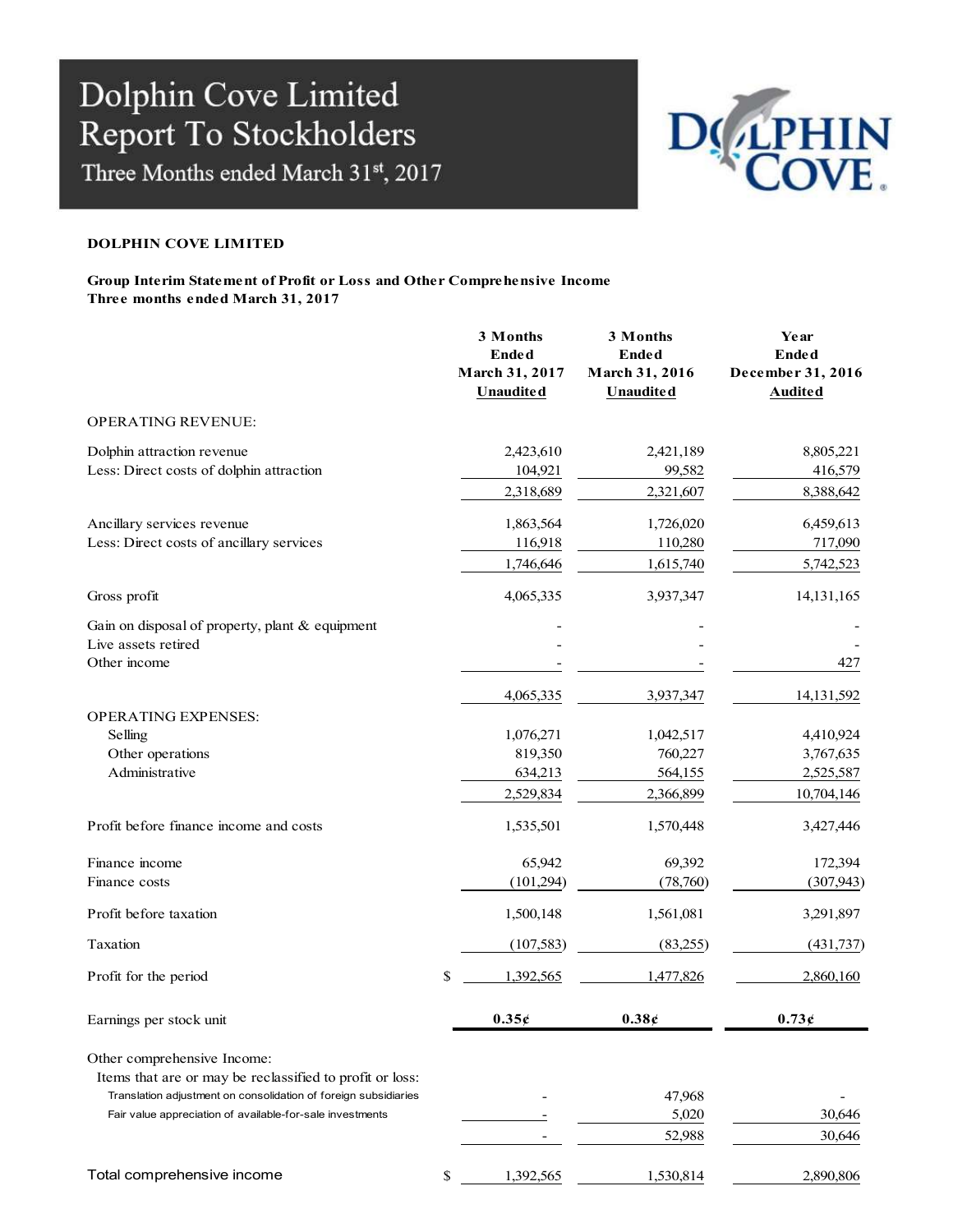Three Months ended March 31st, 2017



### DOLPHIN COVE LIMITED

### Group Interim Statement of Changes in Stockholders' Equity

Three months ended March 31, 2017

|                                                                                                   | 3 Months<br><b>Ended</b><br>March 31, 2017<br><b>Unaudited</b> | 3 Months<br><b>Ended</b><br>March 31, 2016<br><b>Unaudited</b> | Year<br>Ended<br>December 31, 2016<br>Audited |
|---------------------------------------------------------------------------------------------------|----------------------------------------------------------------|----------------------------------------------------------------|-----------------------------------------------|
| Balances at beginning of period                                                                   | \$<br>25,441,329                                               | 21,337,934                                                     | 24,427,733                                    |
| Transactions with owners of the company:<br>Dividends                                             |                                                                |                                                                | (1,877,210)                                   |
| Total comprehensive income:<br>Profit for the period                                              | 1,392,565                                                      | 1,477,826                                                      | 2,860,160                                     |
| Other comprehensive income:<br>Translation adjustment on consolidation<br>of foreign subsidiaries |                                                                | 12,636                                                         |                                               |
| Fair value appreciation of<br>available-for-sale investments                                      | \$                                                             | 5,020                                                          | 30,646                                        |
| Balance at end of period                                                                          | 26,833,894                                                     | 22,833,416                                                     | 25,441,329                                    |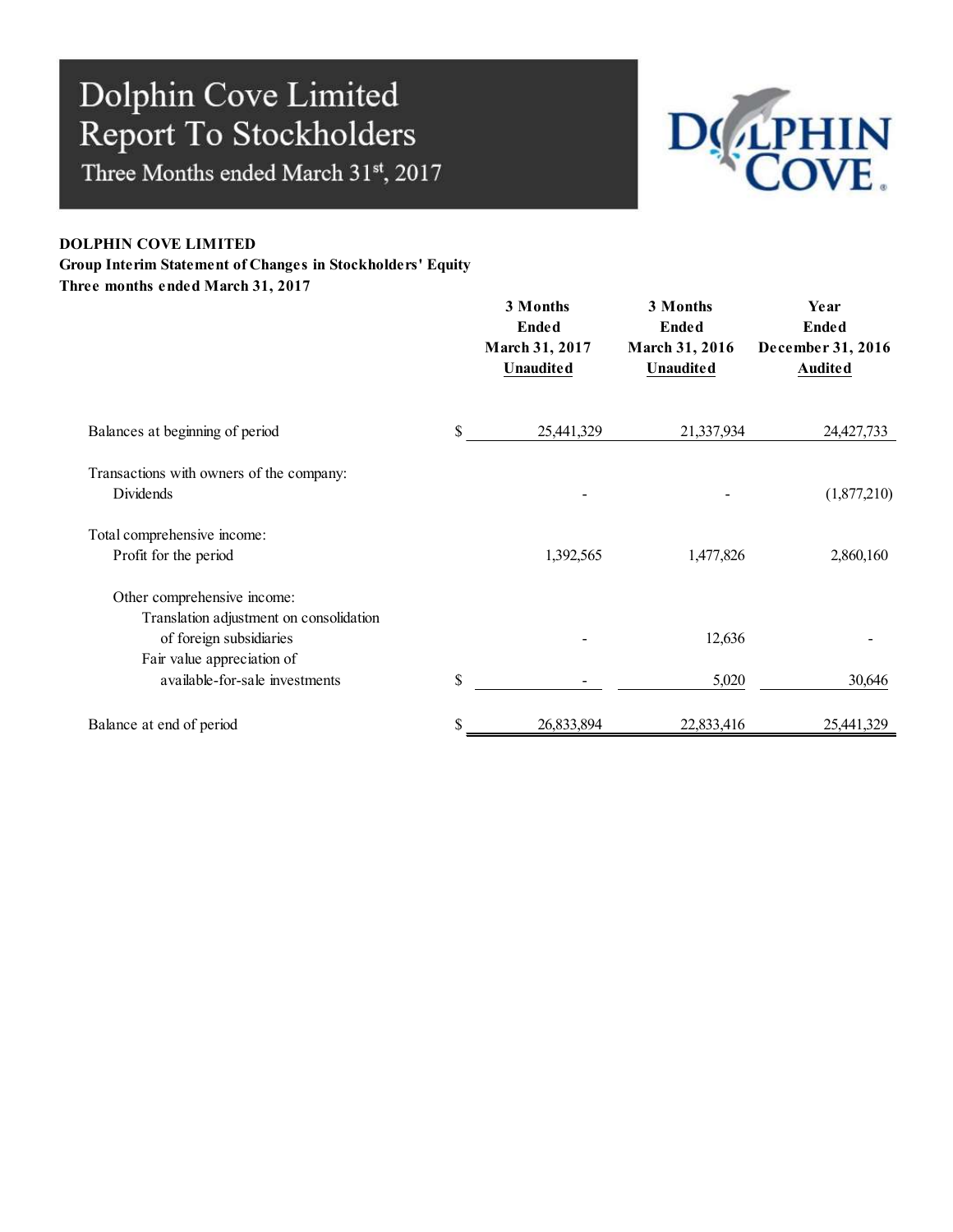Three Months ended March 31st, 2017



#### DOLPHIN COVE LIMITED

#### Group Interim Statement of Cash Flows Three months ended March 31, 2017

|                                                         | 3 Months                     | 3 Months         | Year                     |
|---------------------------------------------------------|------------------------------|------------------|--------------------------|
|                                                         | <b>Ended</b>                 | <b>Ended</b>     | <b>Ended</b>             |
|                                                         | March 31, 2017               | March 31, 2016   | December 31, 2016        |
|                                                         | <b>Unaudited</b>             | <b>Unaudited</b> | <b>Audited</b>           |
| CASH FLOWS FROM OPERATING ACTIVITIES                    |                              |                  |                          |
| Profit for the period                                   | 1,392,565                    | 1,477,826        | 2,860,160                |
| Adjustments for:                                        |                              |                  |                          |
| Depreciation and amortisation                           | 169,725                      | 175,181          | 1,008,017                |
| Gain on disposal of property, plant and equipment       |                              |                  |                          |
| Live assets retired                                     |                              |                  |                          |
| Interest income                                         | (65, 942)                    | (14, 128)        | (48, 872)                |
| Interest expense                                        | 30,586                       | 32,819           | 104,787                  |
| Impairment loss on trade receivables                    |                              |                  | 163,570                  |
| Taxation                                                | 107,583                      | 83,255           | 431,737                  |
| Operating profit before changes in working capital      | 1,634,518                    | 1,754,953        | 4,519,399                |
|                                                         |                              |                  |                          |
| Accounts receivable                                     | (553,295)                    | (449, 528)       | (353,589)                |
| <b>Inventories</b>                                      | (53, 420)                    | (110,094)        | (14,004)                 |
| Accounts payable                                        | 587,559                      | 141,207          | 447,719                  |
| Due from/to related parties                             |                              |                  | 22,112                   |
| Cash generated from operations                          | 1,615,363                    | 1,336,538        | 4,621,637                |
|                                                         |                              |                  |                          |
| Interest paid                                           | (27,286)                     | (32, 819)        | (290,695)                |
| Income tax paid                                         | (107, 583)                   | (113,081)        | (436,784)                |
| Net cash provided by operating activities               | 1,480,494                    | 1,190,638        | 3,894,158                |
|                                                         |                              |                  |                          |
| CASH FLOWS FROM INVESTING ACTIVITIES                    |                              |                  |                          |
| Interest received                                       | 1,972                        | 15,762           | 51,968                   |
| Securities purchased under resale agreements            |                              | (31,870)         | 1,357,588                |
| Additions to property, plant and equipment              | (79, 551)                    | (559,715)        | (1,443,361)              |
| Proceeds from disposal of property, plant and equipment |                              |                  | $\overline{\phantom{a}}$ |
| Additions to live assets                                | (336, 446)                   | (445, 142)       | (576, 932)               |
| Due from related company                                |                              |                  | (1,450,000)              |
| Disposal/(acquisition) of investments                   |                              |                  |                          |
| Investments acquired                                    |                              | 1,650            | 161,325                  |
|                                                         |                              |                  | $\overline{a}$           |
| Net cash provided/(used) by investing activities        | (414,026)                    | (1,019,315)      | (1,899,412)              |
|                                                         |                              |                  |                          |
| CASH FLOWS FROM FINANCING ACTIVITIES                    |                              |                  |                          |
| Dividends paid                                          |                              |                  | (1,877,210)              |
| Long term liabilities, net                              | $\qquad \qquad \blacksquare$ | (97, 231)        | (505,044)                |
| Net cash (used)/provided by financing activities        |                              | (97, 231)        | (2,382,254)              |
| Net increase in cash resources                          | 1,066,468                    | 74,002           | (387,508)                |
|                                                         | 1,110,244                    | 1,371,849        |                          |
| Cash resources at beginning of the period               |                              |                  | 1,497,752                |
| CASH RESOURCES AT END OF PERIOD                         | \$<br>2,176,712              | 1,445,851        | 1,110,244                |
|                                                         |                              |                  |                          |
| Comprising:                                             |                              |                  |                          |
| Cash and cash equivalents                               | 2,176,712                    | 1,445,851        | 1,223,530                |
| Bank overdrafts                                         |                              |                  | (113,286)                |
|                                                         | \$<br>2,176,712              | 1,445,851        | 1,110,244                |